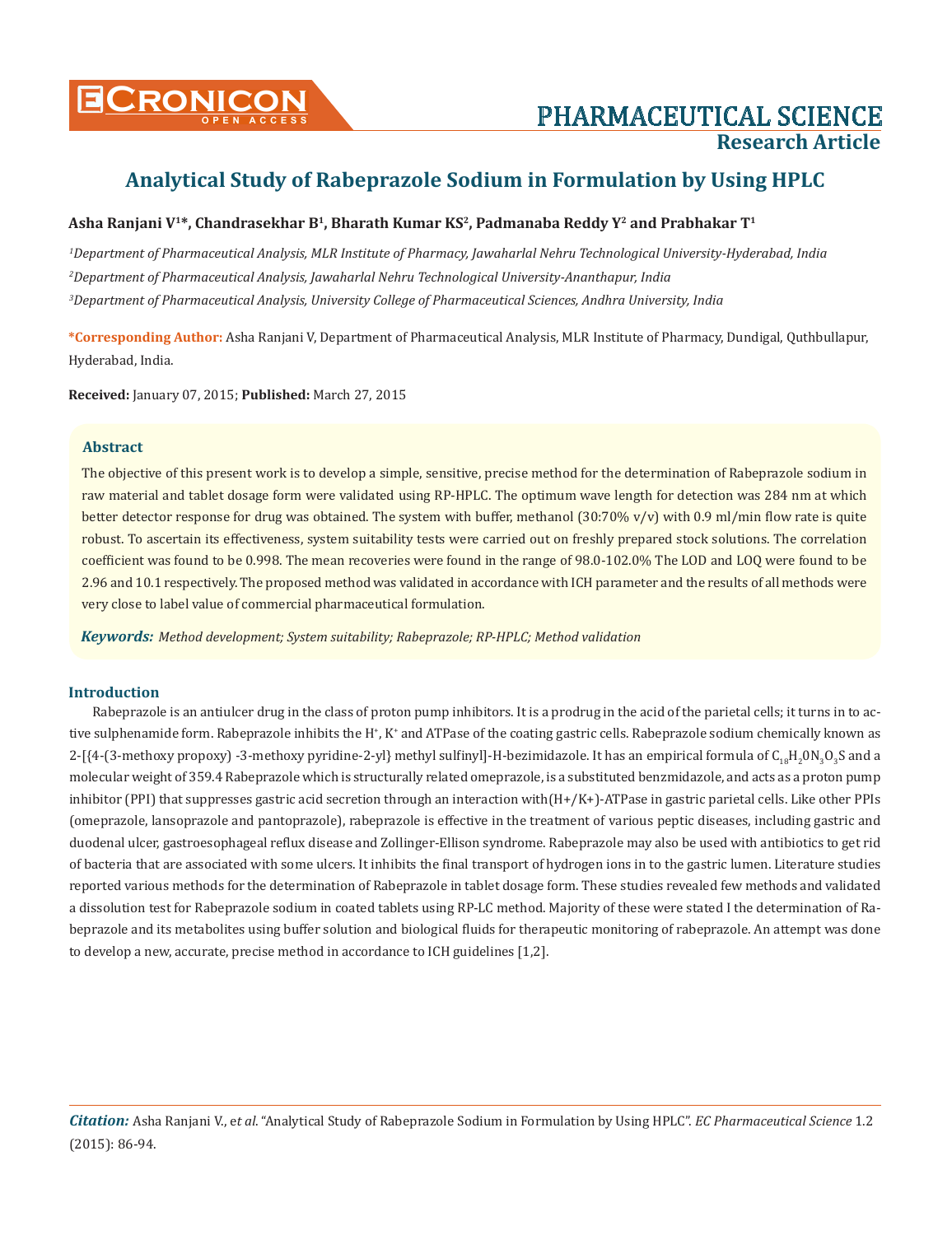

#### **Experimental**

**Instrumentation** Analytical weighing balance HPLC system: Waters 2695 High performance liquid chromatography equipped with auto sampler and dual absorbance detector with Empower soft ware. Column: C18 (4.6\* 150 MM, 3.5 µm, XTerra) UV Spectrophotometer: Lab India 3000 Sonicator: (Sonica 2200MH) Vacuum filter pump (model X15522050 of Millipore) pH meter (Metler, Toledo) Millipore filtration kit

#### **Reagents used for the study**

Methanol: HPLC grade Water: Milli-Q-grade Potassium di hydrogen phosphate: AR grade Sodium hydroxide: AR grade

**Assay method development:** The objective of this work is to optimize the assay method for the estimation of Rabeprazole based on the literature survey. Few trials are done to make the optimization. Following conditions are selected for method optimization [3].

**Preparation of Buffer:** Weigh accurately 1.56 g of potassium di hydrogen phosphate and dissolve it in 500 ml of Milli-Q-water. Adjust the pH to 5.5 with sodium hydroxide, filter through 0.45 µ membrane filter and de gas.

Mobile phase: pH 5 buffer: Methanol (30:70)

## **Chromatographic conditions:**

Flow rate: 0.9 ml/min Column: C18 (X Terra 4.6\* 150 mm, 3.5µm) Detector wave length: 284 nm Column temperature: Ambient Injection volume: 20 µl Run time: 5 minutes Diluents: mobile phase

87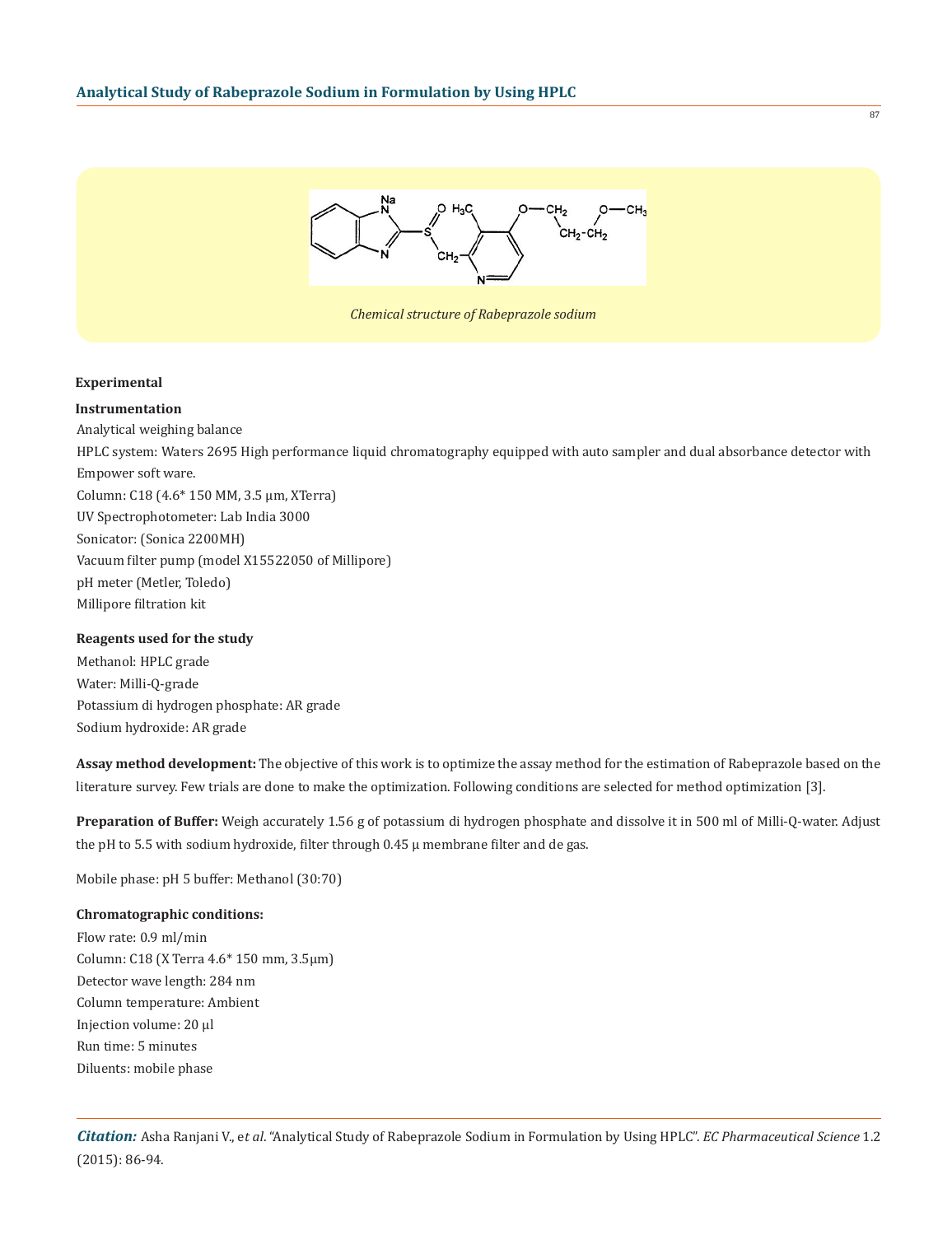#### **Preparation of Rabeprazole standard and sample solution**

**Standard Solution Preparation:** Accurately weigh and transfer 10 mg of Rabeprazole Working standard into a 10 ml volumetric flask add about 7 ml of Diluent and sonicate to dissolve it completely and make volume up to the mark with the same solvent (Stock solution). Further pipette 0.4 ml of the above stock solution into a 10 ml volumetric flask and dilute up to the mark with diluent. Mix well and filter through 0.45 µm filter.

88

#### **Sample Solution Preparation**

Weigh 5 Rabeprazole Tablets and calculate the average weight. Accurately weigh and transfer the sample equivalent to 10 mg of Rabeprazole into a 10 ml volumetric flask. Add about 7 ml of diluent and sonicate to dissolve it completely and make volume up to the mark with diluent. Mix well and filter through 0.45 µm filter. Further pipette 0.4 ml of the above stock solution into a 10 ml volumetric flask and dilute up to the mark with diluent. Mix well and filter through 0.45 µm filter. Inject 20 µl of the standard, sample into chromatographic system and measure the area for the Rabeprazole peak and calculate the % assay by using the formula. Values are mentioned in table1 and chromatograms represented in figure 2.

#### **Calculation:**

$$
Assay\ \% = \frac{AT}{AS} \times \frac{WS}{DS} \times \frac{DT}{WT} \times \frac{P}{100} \times \frac{Avg. Wt}{Label Claim} \times 100
$$

Where: AT = Peak Area of Rabeprazole obtained with test preparation

- AS = Peak Area of Rabeprazole obtained with standard preparation
- WS = Weight of working standard taken in mg
- WT = Weight of sample taken in mg
- DS = Dilution of Standard solution
- DT = Dilution of sample solution
- P = Percentage purity of working standard

#### **Method Validation**

The method was validated for the parameters like linearity, limit of detection (LOD), limit of quantitation (LOQ), accuracy ,precision, ruggedness, robustness, system suitability parameters were also calculated. To evaluate the linearity different concentrations of sample solutions were prepared from stock solution and correlation coefficient was calculated. The samples were injected  $(20 \mu l)$  and signals from the samples were recorded at 2.65 min which were compared with those of blank. LOD and LOQ values were calculated as signal-tonoise ratio of 3:1 and 10:1 respectively. To determine accuracy of the method, sample solution of rabeprazole sodium at three different concentration levels were prepared and analyzed [4-7].

#### **Linearity**

Preparation of stock solution: Accurately weigh and transfer 10 mg of rabeprazole API sample in to a 10 ml volumetric flask add about 7 ml of diluent and sonicate to dissolve it completely to make up the volume up to mark with solvent. From this 20, 30, 40, 50, 60 μg/ml concentrated solutions are prepared. Linearity plot was represented in figure 2.

#### **Accuracy**

Preparation of stock solution: Accurately weigh and transfer 10 mg of Rabeprazole working standard in to a 10 ml volumetric flask add about 7 ml of diluent and sonicate to dissolve it completely and make up to volume with the same solvent. Preparation of 40 ug/ml solution: Further pipette 0.4 ml of the above stock solution in to a 10 ml volumetric flask and dilute up to the mark with the diluent. Mix well and filter through 0.45um filter.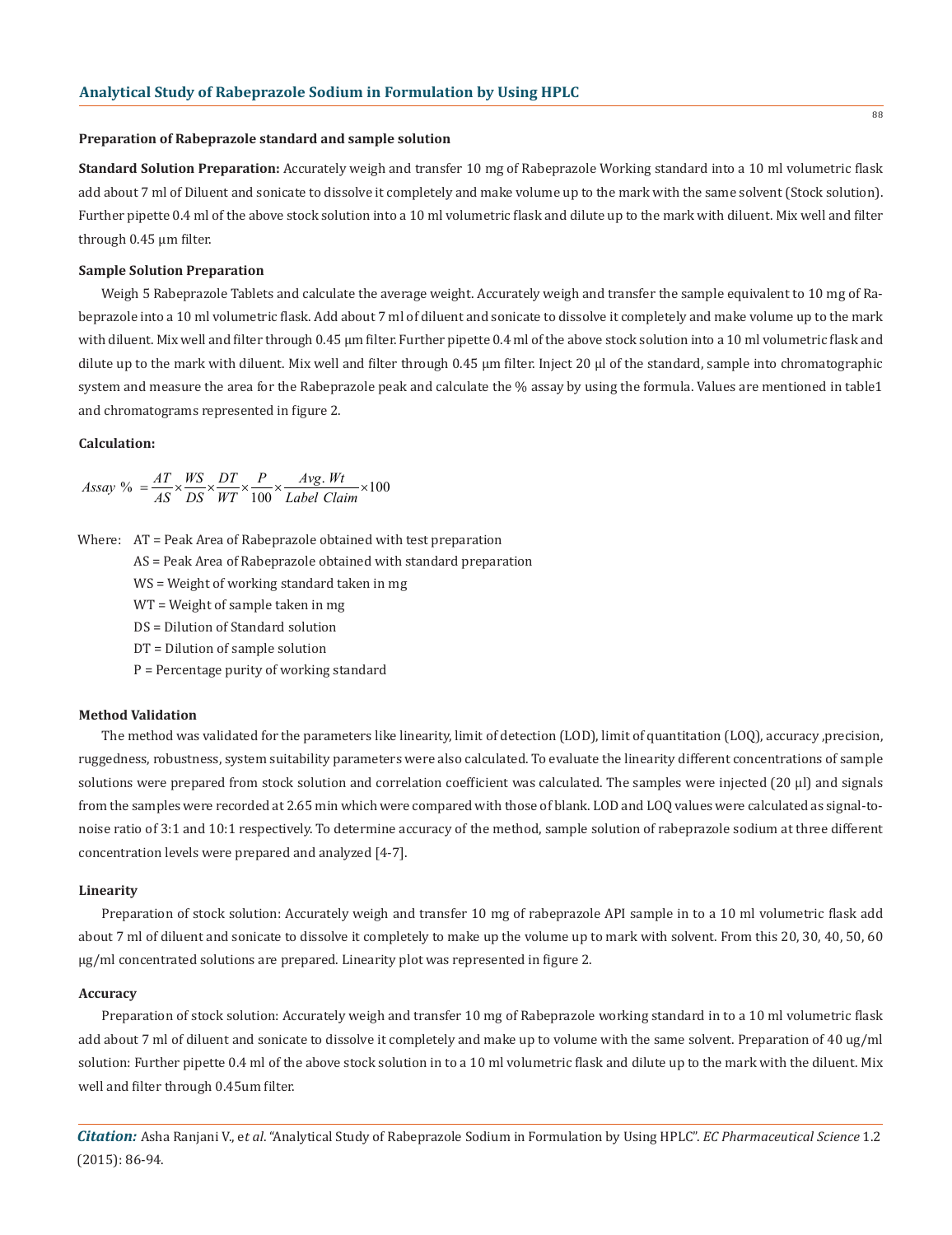

*Figure 1: Linearity plot for Rabeprazole.*



*Figure 2: Chromatogram of standard.*

**Preparation of sample solutions:** For preparation of 50% solution: Accurately weigh and transfer 5.0 mg of Rabeprazole API sample in to a 10 ml volumetric flask add about 7 ml of diluent and sonicate to dissolve it completely and make up the volume with the same solvent. Further pipette 0.4 ml of the above stock solution in to a 10 ml volumetric flask and dilute up to the mark with diluent. Mix well and filter through 0.45 um filter.

For preparation of 100% solution: Accurately weigh and transfer 10 mg of Rabeprazole API sample in to a 10 ml volumetric flask add about 7 ml of diluent and sonicate to dissolve it completely and make up to volume with the solvent. Further pipette 0.4 ml of the above stock solution in to a 10 ml volumetric flask and dilute up to the mark with diluent. Mix well and filter through 0.45 μm filter.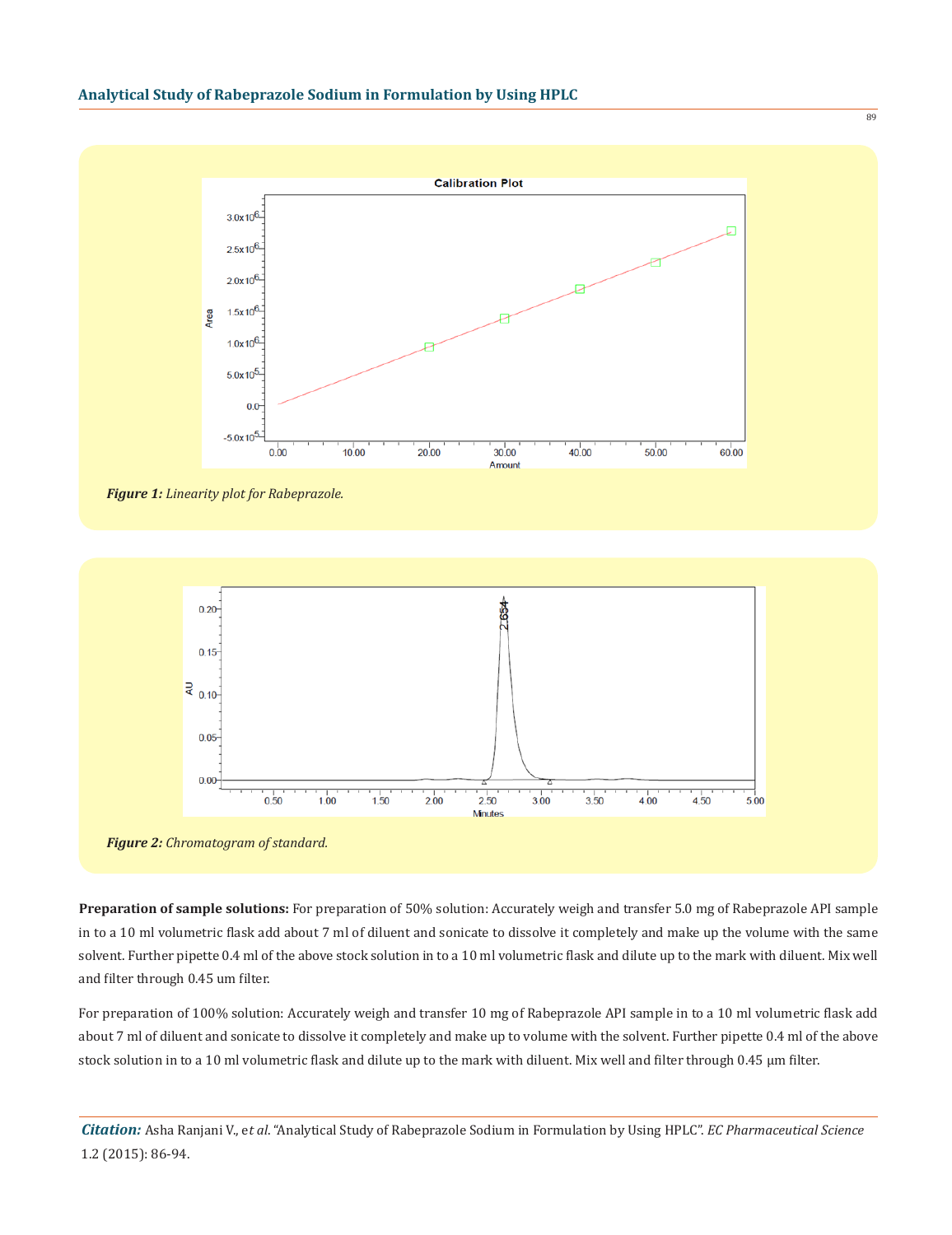

*Figure 3: Chromatogram of sample.*

For preparation of 150% solution: Accurately weigh and transfer 15 mg of Rabeprazole API sample in to a 10 ml volumetric flask add about 7 ml of diluent and sonicate to dissolve it completely and make up to volume with the solvent. Further pipette 0.4 ml of the above stock solution in to a 10 ml volumetric flask and dilute up to the mark with diluent. Mix well and filter through 0.45 μm filter [8-11].

#### **Precision**

Preparation of stock solution: Accurately weigh and transfer 10 mg of Rabeprazole working standard into a 10 ml volumetric flask add about 7 ml of diluent and sonicate to dissolve it completely and make up to volume with same solvent.

Preparation of 40 μg/ml solution: Further pipette 0.4 ml of the above stock solution in to a 10 ml volumetric flask and dilute up to the mark with the diluent. Mix well and filter through 0.45 um filter.

Procedure: The standard solution was injected for five times and measured the area for all five injections in HPLC. The %RSD for the area of five replicate injections was found to be within the specified limits.

**Intermediate Precision/Ruggedness:** To evaluate the intermediate precision of the method, precision was performed on different day by using different make column of same dimensions. Preparation of stock solution: Accurately weigh and transfer 10 mg of Rabeprazole working standard in to a 10 ml volumetric flask and dilute up to the mark with the diluent. Mix well and filter through 0.45 μm filter.

**Procedure:** The standard solution was injected for five times and measured the area for all five injections in HPLC. The %RSD for the area of five replicate injections was found to be within the specified limits [12-15].

#### **Limit of Detection**

Preparation of 40 μg/ml solutions: Accurately weigh and transfer 10 mg Rabeprazole working standard in to a 10 ml volumetric flasks add about 7 ml of diluent and sonicate to dissolve it completely and make up to the mark with solvent. Further pipette 0.4 ml of the above stock solution in to a 10 ml volumetric flask and dilute up to the mark with the diluent. Mix well and filter through 0.45 μm filter.

Preparation of 0.7% solution at specification level (0.28 μg/ml solution): Pipette 1 ml of 10 μg/ml solutions in to a 10 ml of volumetric flask and dilute up to the mark with the diluent.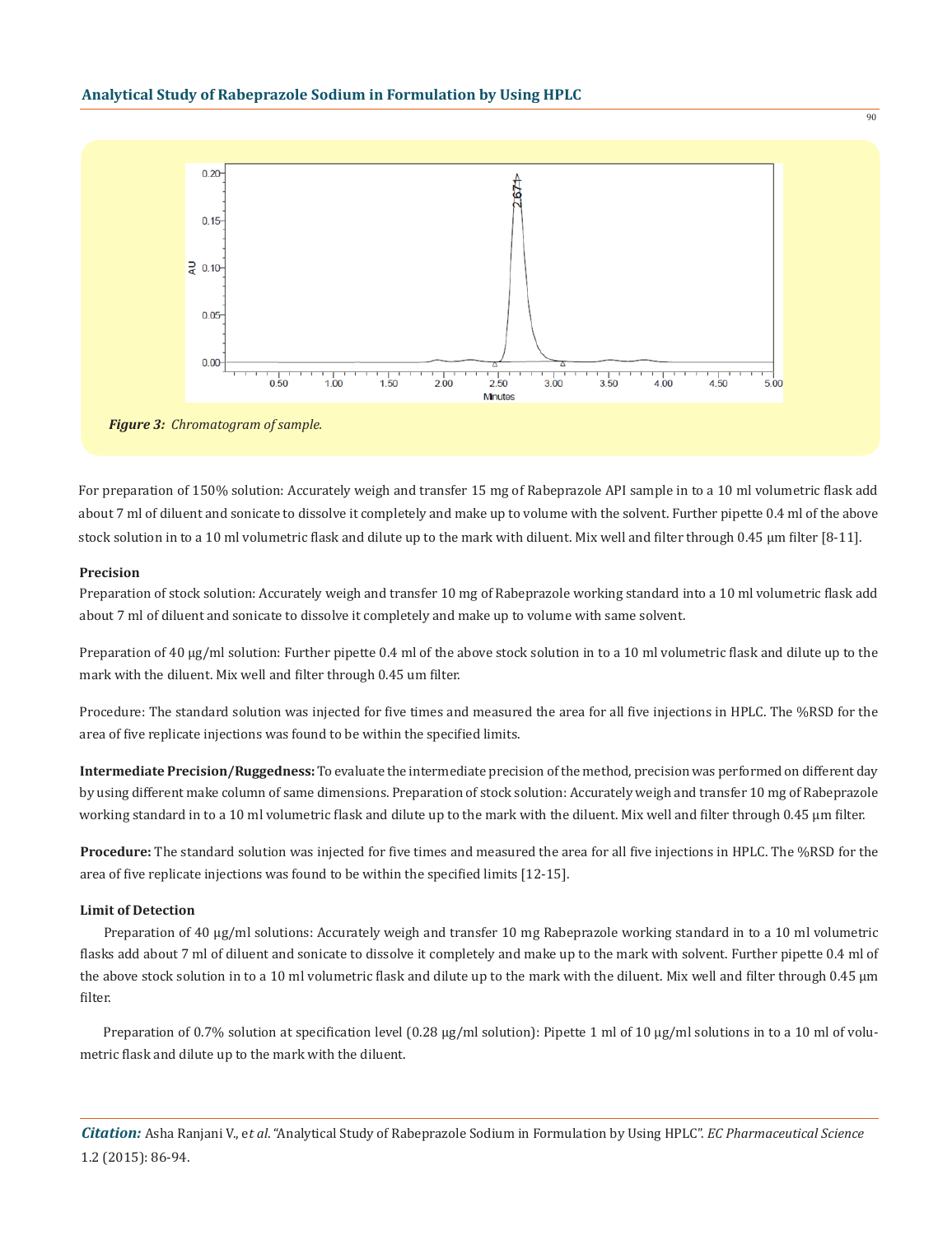

#### **Limit of Quantification**

Preparation of 40 μg/ml solutions: Accurately weigh and transfer 10 mg Rabeprazole working standard in to a 10 ml volumetric flasks add about 7 ml of diluent and sonicate to dissolve it completely and make up to the mark with solvent. Further pipette 0.4 ml of the above stock solution in to a 10 ml volumetric flask and dilute up to the mark with the diluent. Mix well and filter through 0.45 μm filter.

Preparation of 0.23% solution at specification level (0.092 μg/ml solution): Pipette 1 ml of 10 μg/ml solution in to a 10 ml of volumetric flask and dilute up to the mark with diluent.

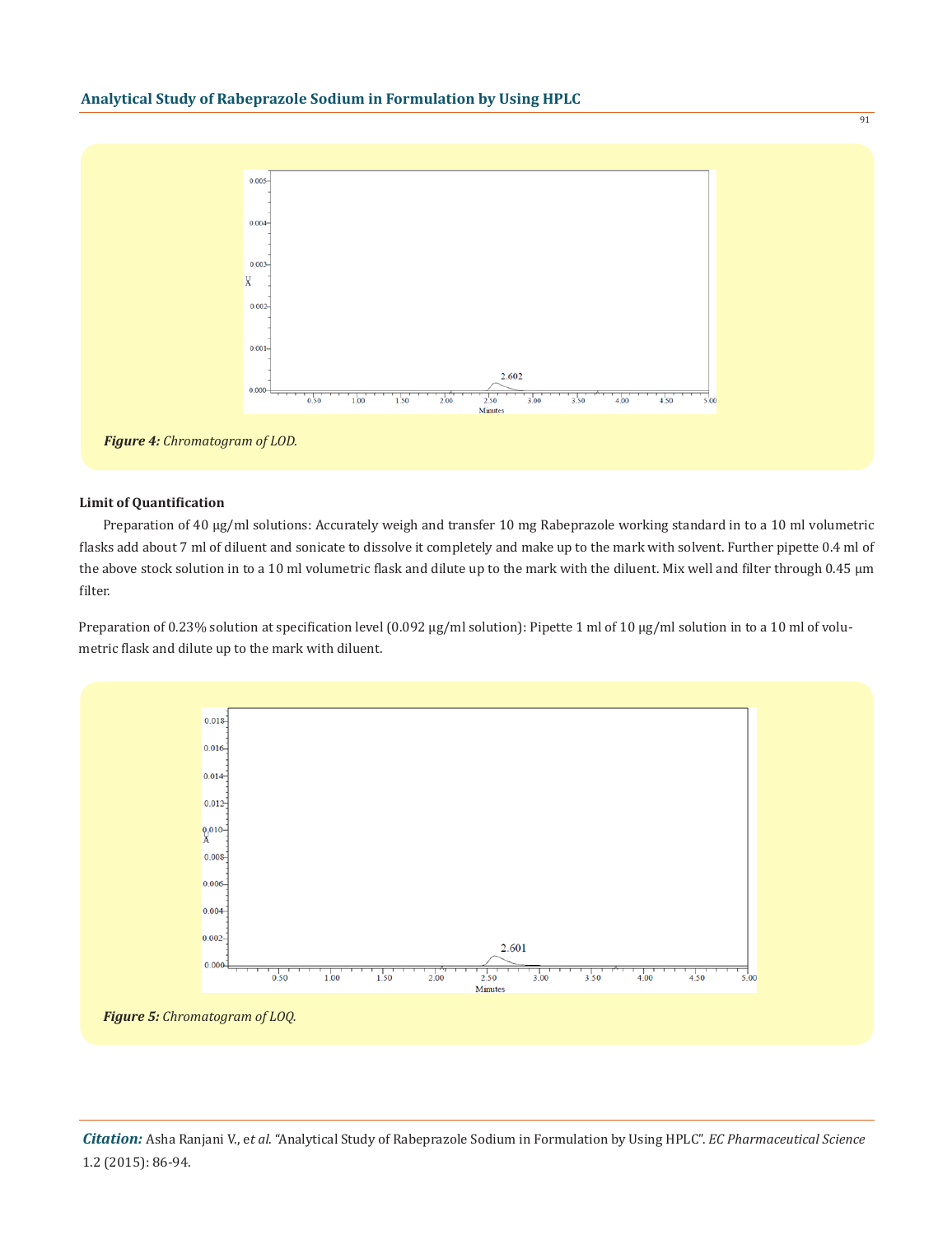## **Results and Discussions**

#### **Assay**

Results are within the acceptance limits of 95-105% Results were represented in following table 1

| S No | Rabeprazole            |                  |  |
|------|------------------------|------------------|--|
| 1    | Sample Area            | 1884270          |  |
| 2    | Standard Area          | 1807375          |  |
| 3    | Standard Weight        | 10 <sub>mg</sub> |  |
| 4    | Sample Weight          | 10.1 mg          |  |
| 5    | LC.                    | 20 <sub>mg</sub> |  |
| 6    | Average Weight         | $0.0204$ mg      |  |
| 7    | <b>Standard Purity</b> | 99.7             |  |
| 8    | Assay %                | 99.5             |  |

#### **Linearity**

Acceptance criteria: Correlation coefficient should not be less than 0.99 Results were represented in following table 2

| S <sub>No</sub>                | <b>Linearity Level</b> | <b>Concentration</b> | <b>Area</b> |
|--------------------------------|------------------------|----------------------|-------------|
| 1                              |                        | $20 \mu g/ml$        | 939926      |
| 2                              | Н                      | $30 \mu g/ml$        | 1390971     |
| 3                              | Ш                      | $40 \mu g/ml$        | 1860230     |
| 4                              | IV                     | $50 \mu g/ml$        | 2285771     |
| 5                              | V                      | $60 \mu g/ml$        | 2779976     |
| <b>Correlation Coefficient</b> |                        |                      | 1.000       |

### **Accuracy**

Results are within the acceptance limits 0f 98-102.0%

| % Concentration (At<br><b>Specification Level)</b> | <b>Area</b> | <b>Amount</b><br>Added (mg) | <b>Amount</b><br>Found (mg) | % Recovery | <b>Mean Recovery</b> |
|----------------------------------------------------|-------------|-----------------------------|-----------------------------|------------|----------------------|
| 50%                                                | 951730      | 5.0                         | 5.03                        | 100.7%     | 99.8%                |
| 100%                                               | 1881869     | 10.0                        | 9.95                        | 99.5%      |                      |
| 150%                                               | 2815614     | 15.0                        | 14.8                        | 99.3%      |                      |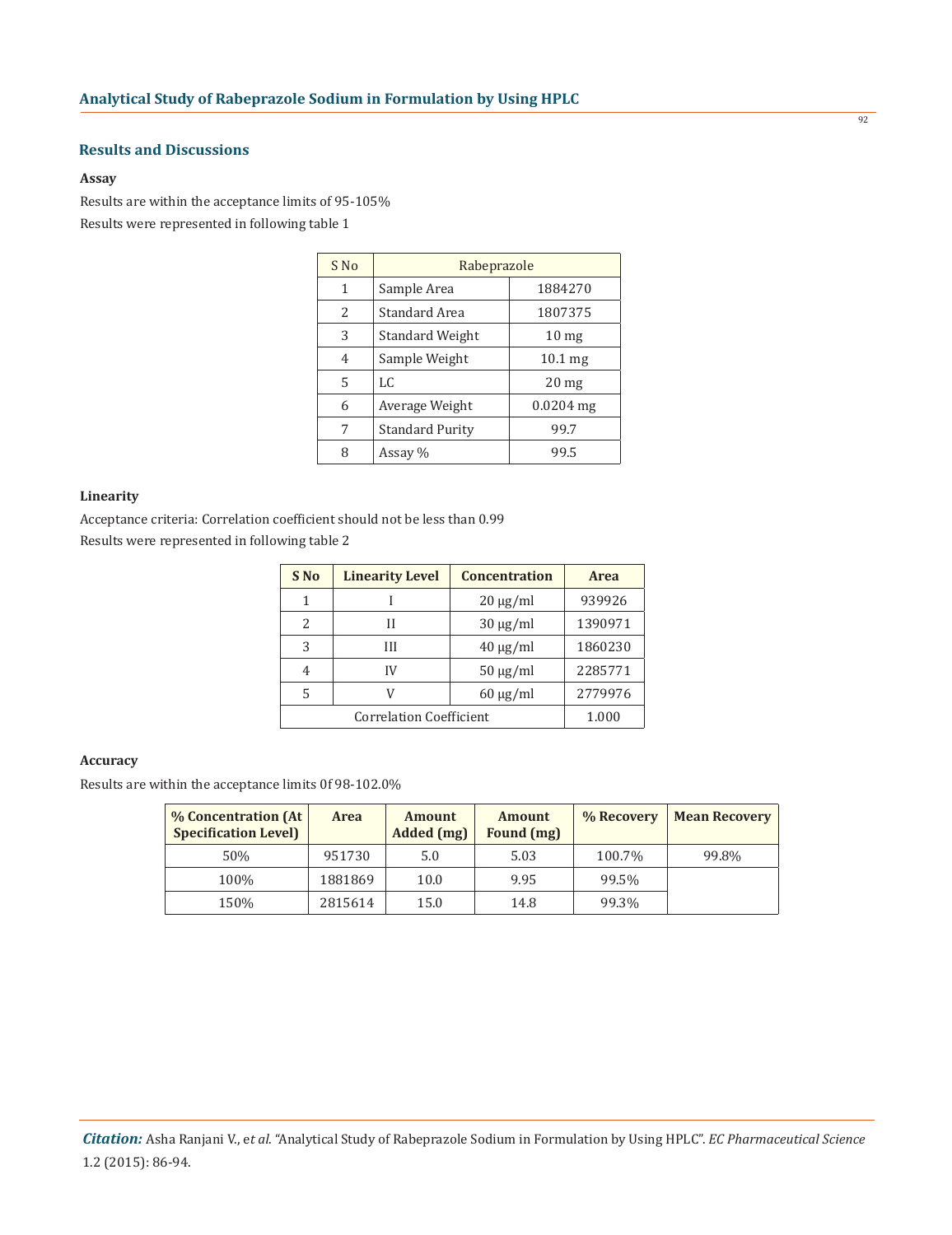### **Precision**

Results are within the acceptance limits and area of five standard injections results should not be more than 2%

| S <sub>No</sub> | Injection number $(80 \text{ mcg/ml})$ | <b>Retention Time of Rabeprazole</b> | <b>Area of Rabeprazole</b> |
|-----------------|----------------------------------------|--------------------------------------|----------------------------|
|                 | Injection-1                            | 2.669                                | 1724358                    |
| $\mathcal{L}$   | Injection-2                            | 2.668                                | 1777933                    |
| 3               | Injection-3                            | 2.655                                | 1767353                    |
| 4               | Injection-4                            | 2.666                                | 1729271                    |
| 5               | Injection-5                            | 2.662                                | 1782024                    |
|                 | Average                                |                                      | 1749729                    |
|                 | <b>Standard Deviation</b>              |                                      | 27398.33                   |
|                 | $%$ RSD                                |                                      | 1.5                        |

#### **Robustness**

Results are within the acceptance limits and area of five standard injections results should not be more than 2%

| <b>Proposed Variations</b> |                      | <b>USP Plate Count</b> | <b>USP Tailing</b> |
|----------------------------|----------------------|------------------------|--------------------|
| Variation in mobile        | $10\%$ less          | 2854.3                 | 1.4                |
| phase composition          | *Actual              | 2253.6                 | 1.5                |
|                            | 10% more             | 2111.0                 | 1.4                |
| Variation in flow rate     | $0.6$ ml/min         | 2168.0                 | 1.4                |
|                            | $0.8$ ml/min         | 2253.6                 | 1.5                |
|                            | $1.0 \text{ ml/min}$ | 2074.3                 | 1.4                |

#### **Ruggedness**

The results are within the acceptance limit, the proposed method is found to be rugged.

|                                  | <b>Retention Time of Rabeprazole</b> | <b>Area of Rabeprazole</b> |
|----------------------------------|--------------------------------------|----------------------------|
| Standard (80 mcg)                | 2.669                                | 1890004                    |
| Analyst (1) (80 mcg)             | 2.672                                | 1885751                    |
| Analyst $(2)$ $(80 \text{ mcg})$ | 2.672                                | 1892673                    |
| Analyst $(3)$ $(80 \text{ mcg})$ | 2.667                                | 1861622                    |
| Analyst $(4)$ $(80 \text{ mcg})$ | 2.668                                | 1871563                    |
| Average                          |                                      | 1880323                    |
| <b>Standard Deviation</b>        |                                      | 13249.5                    |
| %RSD                             |                                      | 0.70                       |

### **Limit of Detection**

Calculation of S/N Ratio:

Average Baseline Noise obtained from Blank: 51 µV

Signal Obtained from LOD solution (0.7% of target assay concentration): 151 µV

S/N = 151/51= 2.96

Acceptance Criteria: S/N Ratio value shall be 3 for LOD solution.